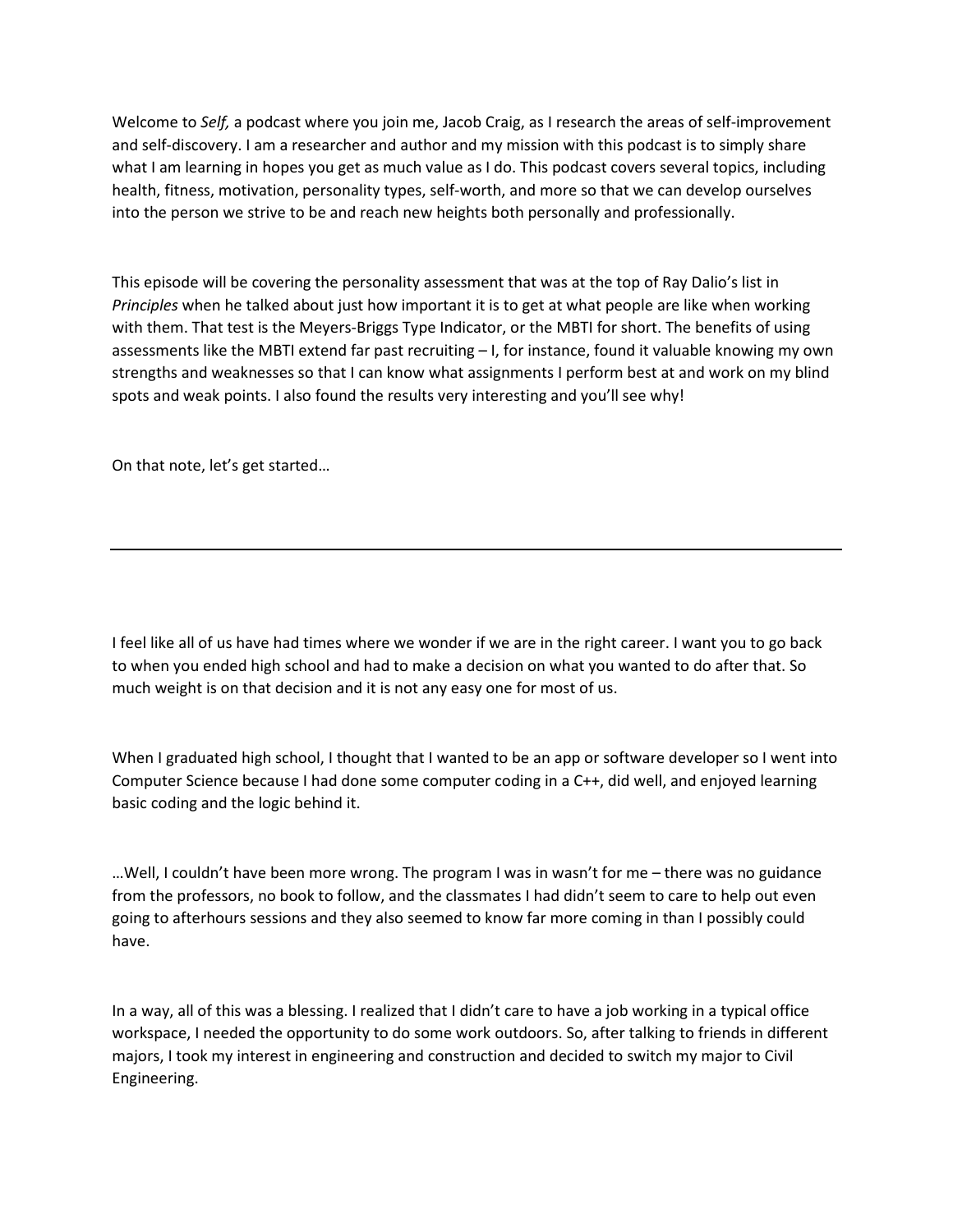I'm far more fortunate than most. Especially nowadays, during COVID where so many students are not in dorms and most of their classes and meetings with their councilors are online, I don't know what I would have done if I were in that situation, not being able to talk to students in different majors.

Here is a statistic that should scare you – Educationdata.org states that 40% of college undergraduate students in the US drop out. 40%! And 30% of this is during their freshman year. I understand there are other reasons but I have to imagine a large portion of this is due to the struggle with grades as well as the question if their major is right for them.

I have had the pleasure of working with a nonprofit organization called LIT Conversations, where individuals working in various fields talk to high school students about the opportunities in different career paths so that they can make an educated decision. I love what they are doing, plan to talk with more students about my work as a Civil Engineer and Author, and think we absolutely need more programs like this in the US. The more we can do to bring that statistic down, the better our country will be since those students would have a higher potential than they would otherwise and they would also be closer to living their purpose.

A fantastic resource that students can use and I would recommend for anyone, not just students, is personality assessments. One of, if not the most popular and well-acclaimed is the Meyers-Briggs Type Indicator, or the MBTI. And after reading up on it and using the assessment myself, I can see why it is such a great resource.

In this episode, I will break down what the assessment is like and walk you through so that you can get a sense of what type you are and the benefits of knowing that. I'll not only be referencing the test itself but also Ray Dalio's book *Principles* (which was reviewed in the previous episode) and *Do What You Are*  by Paul & Kelly Tieger and Barbara Barron. *Do What You Are* is a book mainly geared towards those who are thinking of changing careers to find something more suiting but it can also be used to understand your strengths and weaknesses. *Do What You Are* was originally published in 1992 and released again in 2021, and it provides great insight as to what careers are booming and are projected to continue to boom. It explains the MBTI extensively, assists you with figuring out your type, and then describes each type in great detail and provides career suggestions that suit each personality type based on the 1 million + people they have helped in the past.

To give a brief history on the assessment, the research and develop started by Katharine Briggs who then passed it on to her daughter, Isabel Briggs-Meyers. Katharine and Isabel lived in Washington D.C. and spent 20 years before developing the first Type Indicator assessment in 1943. The core of their research was based on the studies of Carl Jung, a Swiss psychologist and psychiatrist who founded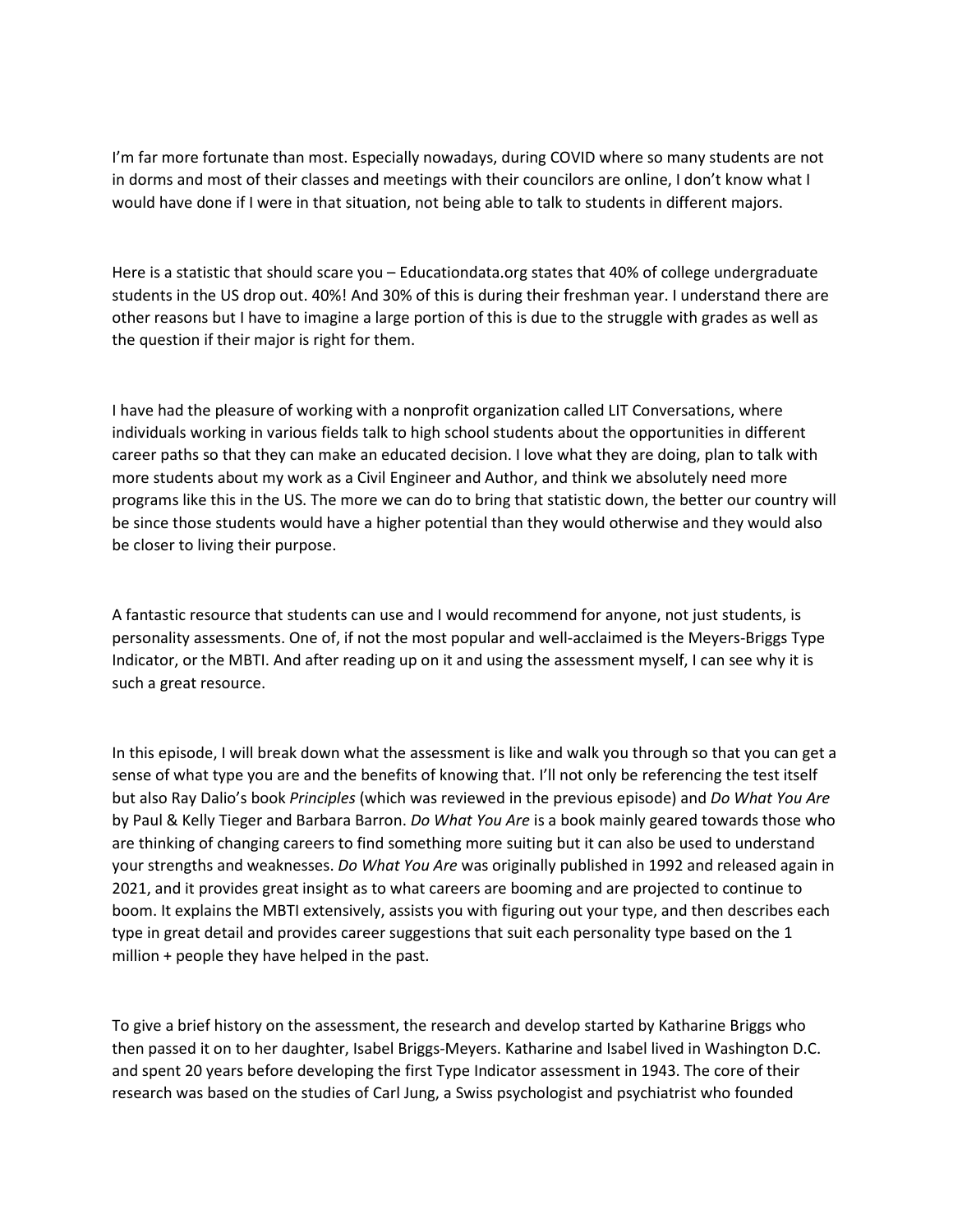analytic psychology. Carl Jung was a disciple of Sigmund Freud but disagreed with Freud's stress on the importance of sexuality and instead focused on archetypes, dream analysis, nature, the unconscious mind and what he called the "collective unconscious." I plan to do some more research on Carl Jung and report back in a future episode – some of his most admired works include:

- *1. Man and His Symbols*
- *2. The Archetypes and the Collective Unconscious*
- *3. Memories, Dreams, Reflections*
- *4. The Red Book*

In 1921, Jung wrote a book titled *Psychological Types*, and when it was translated to English in 1923, Katharine Briggs (who had already been studying the different types of personalities) realized that Jung had already figured out the core dimensions that set people apart.

So, now I'll begin to break down the test and as I go through this, I will reference a few Figures I've created to help explain further and provide insight on all of the types. To find those Figures, simply go to my blog at www.twelvepaths.com and go to the blog post that shares the title of this episode.

Essentially, the MBTI breaks personality type into four dimensions. They call them dimensions because they are spectrums or scales. Nobody is 100% on one side of the spectrum or the other and every day we use both sides depending on the situations we're placed in and our nature.

As I describe these four dimensions, consider which side of the dimension you fall under. Again, it may just be slightly one way but think deep about your natural inclinations.

The first dimension is between Extraverted and Introverted. If you are more extraverted, typically you thrive in public situations – you gain energy by being around others and find being alone draining. You also like to talk through ideas that you have with others. If you are introverted, typically you thrive in your alone time – you get drained easily when you are around others, especially people you don't know, and gain energy by being alone. You also like to think deeply before you communicate.

If you are Extraverted, note that with the capital letter E and if you are Introverted, note that with the capital letter I.

The second dimension is between Sensing and Intuitive. For this, think about the things you usually notice. Sensors typically look at the facts versus someone who is intuitive reads between the lines and rather than using their senses, interprets with their gut feelings. Consider if you are in a meeting – are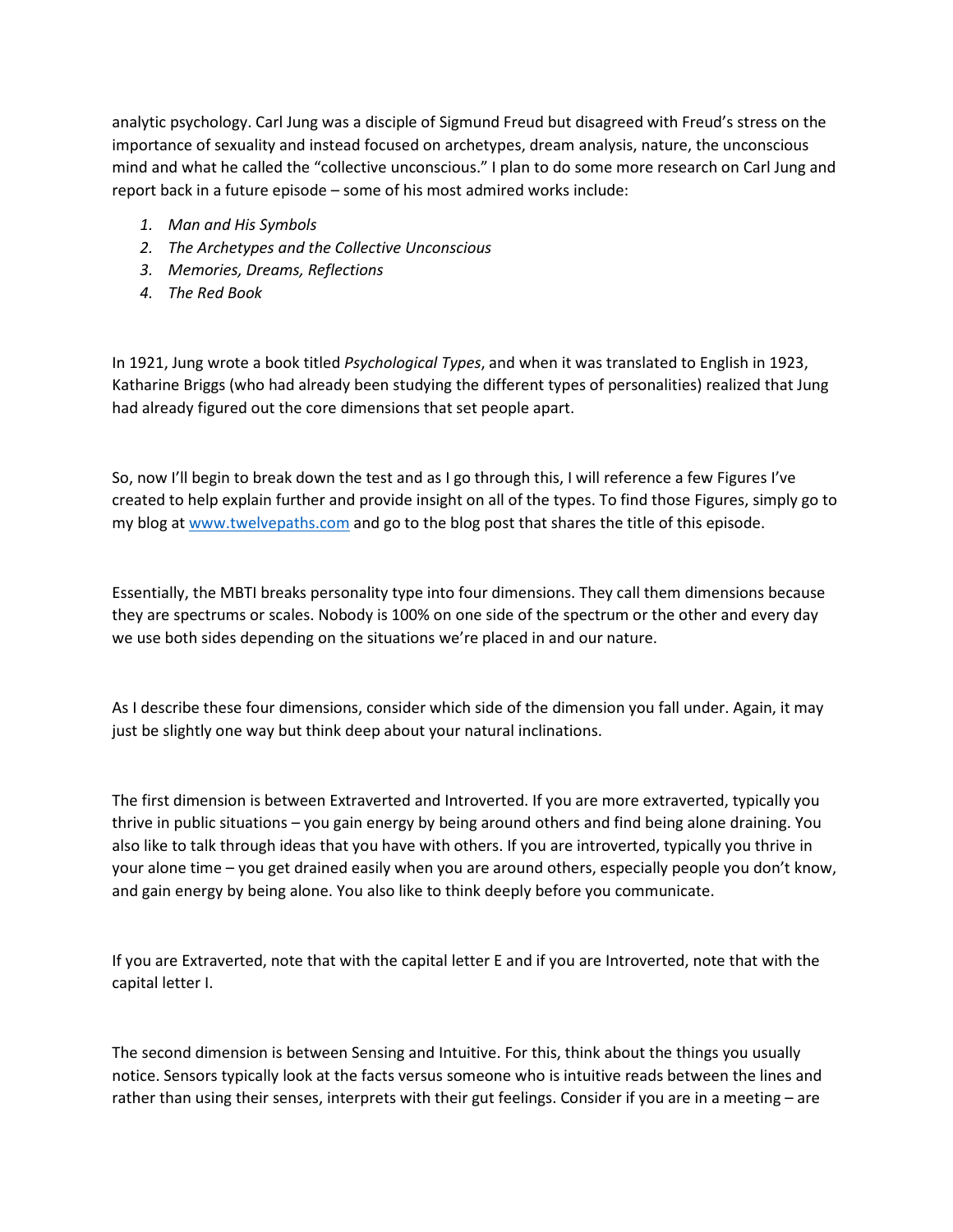you paying more attention to the content that is being presented or things like moods and facial expressions? Typically, those who are sensing are detail-oriented and pay more attention to the past and present while those who are intuitive are creative and pay more attention to the future.

If you are Sensing, note that with a capital letter S and if you are an Intuitive, note that with a capital letter N.

The third dimension is between Thinking and Feeling. For this, consider how you typically make decisions. If you are a thinker, you make decisions strictly based on logic versus if you are a feeler, you make decisions based on your values. Thinkers work to make the objective and analytical decision while feelers work to make the decision they care about most or what they feel is right.

If you are a Thinker, note that with a capital letter T and if you are a Feeler, note that with a capital letter F.

The fourth and last dimension is between Judging and Perceiving. Judgers typically prefer structure while perceivers prefer spontaneity. Think of when you go on a trip: judgers prefer everything be scheduled or while perceivers prefer to go with the flow. You can also think of the condition of your desk or your car. Judgers typically have everything nice and orderly while perceivers typically have things scattered about but swear they can find anything if they had to search for it.

If you are a Judger, note that with a capital letter J and if you are a Perceiver, note that with a capital letter P.

Now take these four letters and put them together. There are a total of 16 different combinations and therefore Types and since I am an Introverted Sensing Thinking Perceiver, my Type is ISTP.

I want to make a note here that the actual MBTI online assessment and the book I described earlier, *Do What You Are*, go into far more detail than I have here so if you'd like to make sure your resulting Type is accurate, then I highly recommend that you use one of those resources. There are also many other benefits to those resources as well so, regardless I think you should check at least one of them out.

The next part of this episode will make much more sense and be much more beneficial if you visit my blog, www.twelvepaths.com, find the post associated with this episode and take a look at Figure 2.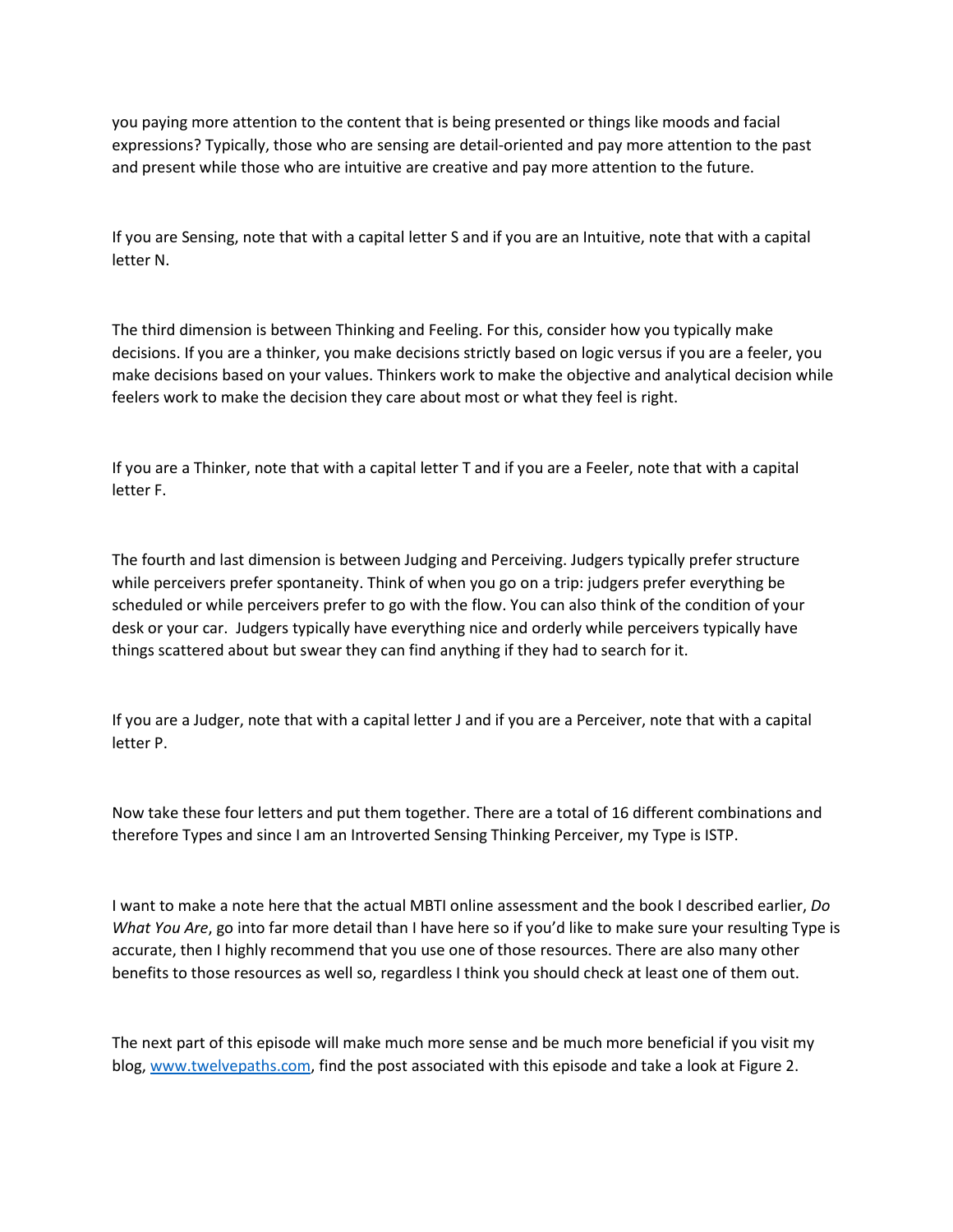In this Figure, I've gone ahead and broken down each of the 16 types into what are called the Dominant, Auxiliary, Tertiary, and Inferior functions.

These all consist of the two inner dimensions (Intuitive, Sensing, Thinking, and Feeling) and depend on your Type. The way the Dominant, Auxiliary, Tertiary, and Inferior functions are typically described is with a car. The driver of the car is your Dominant function, in the passenger seat is your Auxiliary function, and in the back there is a kid (your tertiary function) and a toddler (your inferior function). You can also just think of them as your  $1<sup>st</sup>$ ,  $2<sup>nd</sup>$ ,  $3<sup>rd</sup>$ , and  $4<sup>th</sup>$  functions.

These functions fall in rank of what your primary cognitive functions are and really highlight your strengths and weaknesses. For instance, since my Dominant or  $1<sup>st</sup>$  function as an ISTP is Thinking, my biggest strength, is how good I am at thinking logical and weighing evidence. My Inferior or my  $4<sup>th</sup>$ function, my biggest weakness, is Feeling so I sometimes can be seen as cold or heartless since I won't take into account peoples' values or feelings. At the bottom-left of Figure 2, you'll see the biggest strengths and weaknesses you have, based on your dominant function.

If you are the opposite from me, an ENFJ, you are the complete opposite with your dominant function being Feeling and your Inferior being Thinking. This means that your biggest strengths are that you are empathetic and compassionate and your biggest weakness is that you can be seen as overemotional.

*Do What You Are* gives some very interesting insights into how these functions develop over time. They state that from ages 0-6, it is very difficult to distinguish a Type preference since their personalities are just developing and so are their communication skills. Between ages 6 and 12, you can expect to start to see the dominant function shine through. They say that it is crucial for parents and teachers to encourage children use this function since it is the foundation of their natural strengths and so it strengthens their confidence and capability. From ages 12-25, the auxiliary function starts to strengthen in order to balance the dominant function. By age 25, our personality types are distinct and it is quite clear what our strengths (or our dominant and auxiliary functions) are and what our weaknesses (or our tertiary and inferior functions) are.

To me, this is where the development process gets very interesting. They go on to say that between ages 25 and 50, we start to develop your  $3<sup>rd</sup>$  or Tertiary function. They state that this is because of a midlife crisis sense and/or an increase in the realization that life is short and so we search for a challenge. This is so interesting to me because right around the age of 25, I really did start to develop what would be my tertiary function – my intuition by working on creative projects like writing, publishing, starting my own small businesses, educating myself on innovation, and making goal-setting a part of my life which shows how I think of the future more when making decisions. Lately, one of my good friends called me a "creative" and I've found it very beneficial to strengthen this area of my life. It's stated in *Do What You Are* that this stage hits at different ages for different people and it usually is not until later in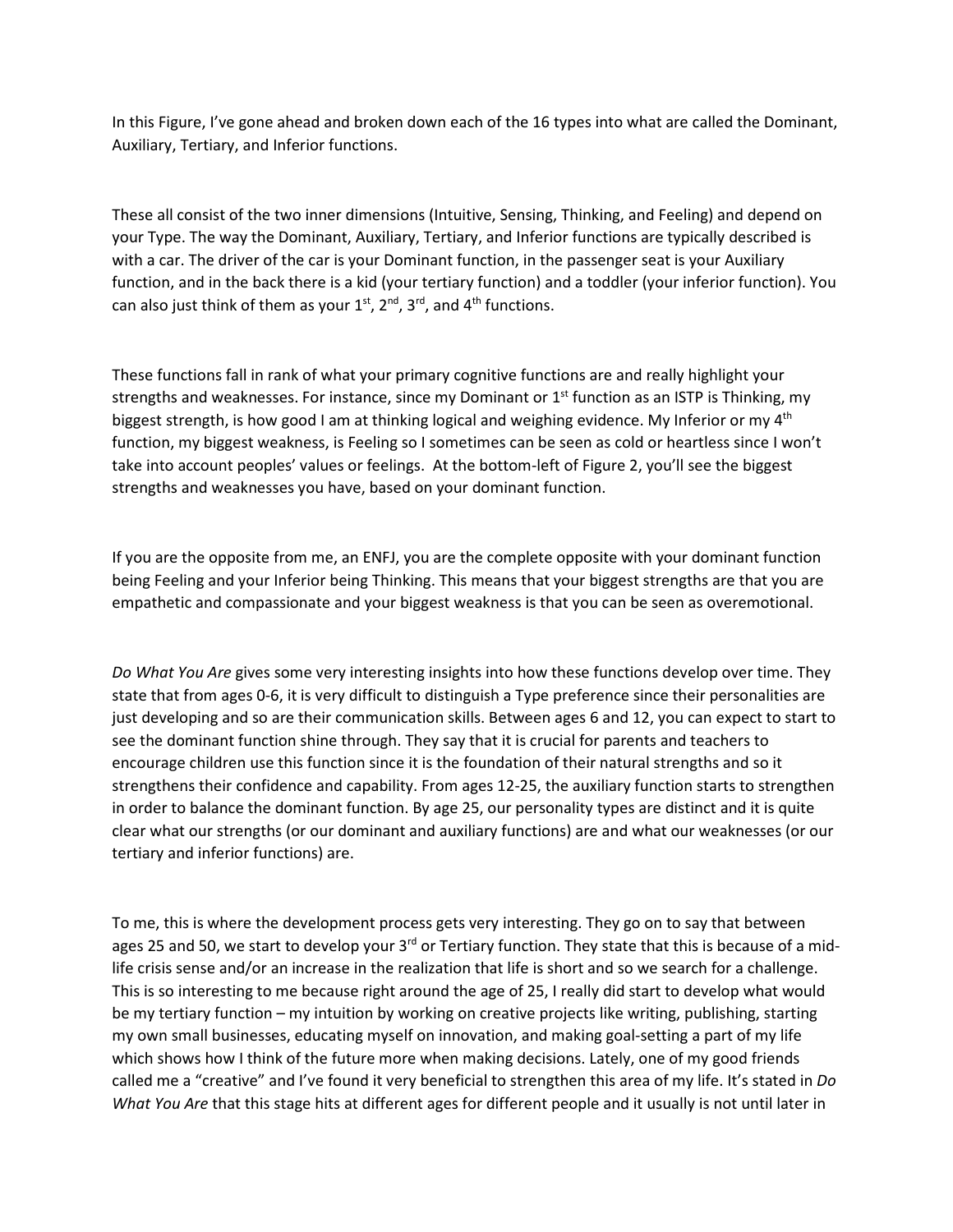this age range of 25 to 50 but by strengthening your tertiary function, you become more competent in your abilities and can also find life more enjoyable.

Finally, we typically are drawn to start developing our  $4<sup>th</sup>$  or inferior functions after we have reached age 50. If we have put in the work and did a decent job developing all of these functions, our 1<sup>st</sup> and 2<sup>nd</sup>, or dominant and auxiliary, functions are still our greatest strengths but the  $3<sup>rd</sup>$  and  $4<sup>th</sup>$  can develop to where they are less of a challenge for us and we can be much more well-rounded.

So, by figuring out your type and using Figure 2 in my blog post, you can find out what your dominant, auxiliary, tertiary, and inferior functions are so that you can use your strengths more often and get to work improving your weaknesses.

If you do happen to be a student listening to this or someone looking to make a career change, this can really help you describe yourself on a resume and in an interview and, if you reflect, you will likely remember situations that really show off your strengths to use as examples.

There are many things that the MBTI assessment and *Do What You Are* include that I can't provide in this podcast episode. For instance, after taking the MBTI, they provide you with training guides on your strengths and weaknesses – the power of knowing them, what you can do to improve, and specific tips to help you with motivation, improving relationships, reducing stress, and building confidence. And *Do What You Are* has a chapter designated toward each type so that you can confirm which type suits you best, hear examples of people who have found satisfying lifestyles that fit their personalities, learn/confirm the aspects of a career you need in order to feel satisfied, details so that you can better understand your strengths and weaknesses, and what career paths typically complement your personality type the most.

With all of that, I can't share it all but I'll share traits that really connect with who I am, tips that it provided me that I find helpful, and just interesting things that stuck out to me from both the MBTI and *Do What You Are* based on the fact that my Type is an ISTP.

By far, the biggest trait that I connect with shows up in the first line of the ISTP Description Report that I received from the MBTI, stating "ISTPs carefully observe what is going on around them." I've noticed personally that I am far more observant than most people. I feel a need to take in everything that's happening around me and be aware of literally everything. This trait stands out and doesn't seem to really relate to any of the other characteristics so it is interesting to think of why that is but I really can't say.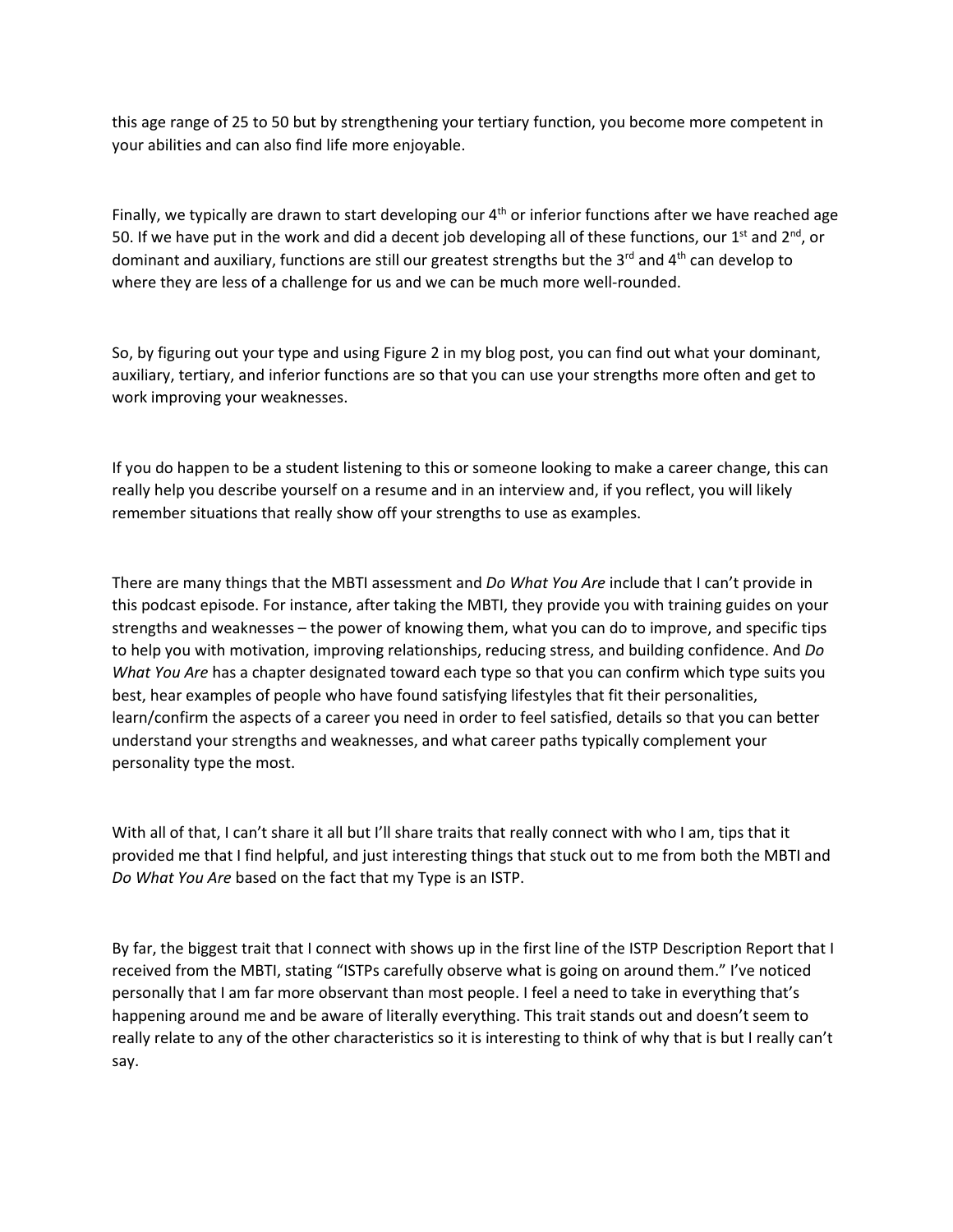Other traits that are 100% me that are described both in *Do What You Are* and the MBTI report of ISTPs are:

- 1. ISTPs tend to be quiet, reserved, tough to read, and only comfortable socially with their closest friends. As much as you may not think it because I have a podcast and I've done livestreaming, and I do my best to connect with people who I can be of service to, I will painfully admit that this is me. I wish I could be more comfortable in more situations but knowing that this is a common trait for ISTPs does ease my mind a bit. These are things that I am always trying to work on but I do realize there are some serious benefits to being introverted as well. If anyone is an introvert and wants to learn more about yourself or even if you're an extravert and want to understand the brains of introverted people more, I HIGHLY recommend the book *Quiet* by Susan Cain. I will put a link in the show notes – you won't regret picking up this book or purchasing the audiobook and listening.
- 2. ISTPs are known to be the most adventurous and willing to take risks. This is an interesting combination for someone who is a logical thinker but it absolutely speaks true to me. Skydiving is on my bucket list and I love thrill rides and taking calculated risks.
- 3. Something that ISTPs value most is autonomy or independence. This rings true for me both at work and in my relationships. When I gauge people on how much I respect and admire them, the number one thing I look at is how independent they are. I've noticed that independence usually comes with intelligence and confidence. And on a personal work level, I think it's important for me to have a boss/manager who can lead me in the right direction but allows me to work independently and use the skills that I've acquired in order to learn and grow.

Some other things that *Do What You Are* states that ISTPs require for job satisfaction that are accurate for me are that:

#1. I need a job that provides a substantial amount of enjoyment and is continually challenging.

#2. I need a job to be fun and active, where I can frequently be out of the office and outdoors.

And #3. I need to be able to have time to pursue my interests and hobbies. And this speaks to me because if I'm demanded to work 60-70 hours and have no time to myself or with my family, I can only do that for so long before I burn out. Working 40-50 hours allows me to work on things on the side like this podcast, which is very important to me.

An interesting thing to point out is that when *Do What You Are* gave recommendations on career paths that appeal to ISTPs most, Civil Engineer and Construction Worker were two that were mentioned. And that's me, I am a Civil Engineer/Construction Manager and I thoroughly enjoy my job, especially the Construction Management. It is continually challenging, enjoyable, allows me to work independently and use a number of different skills, and also requires me to act logically, despite how the contractor might feel about situations.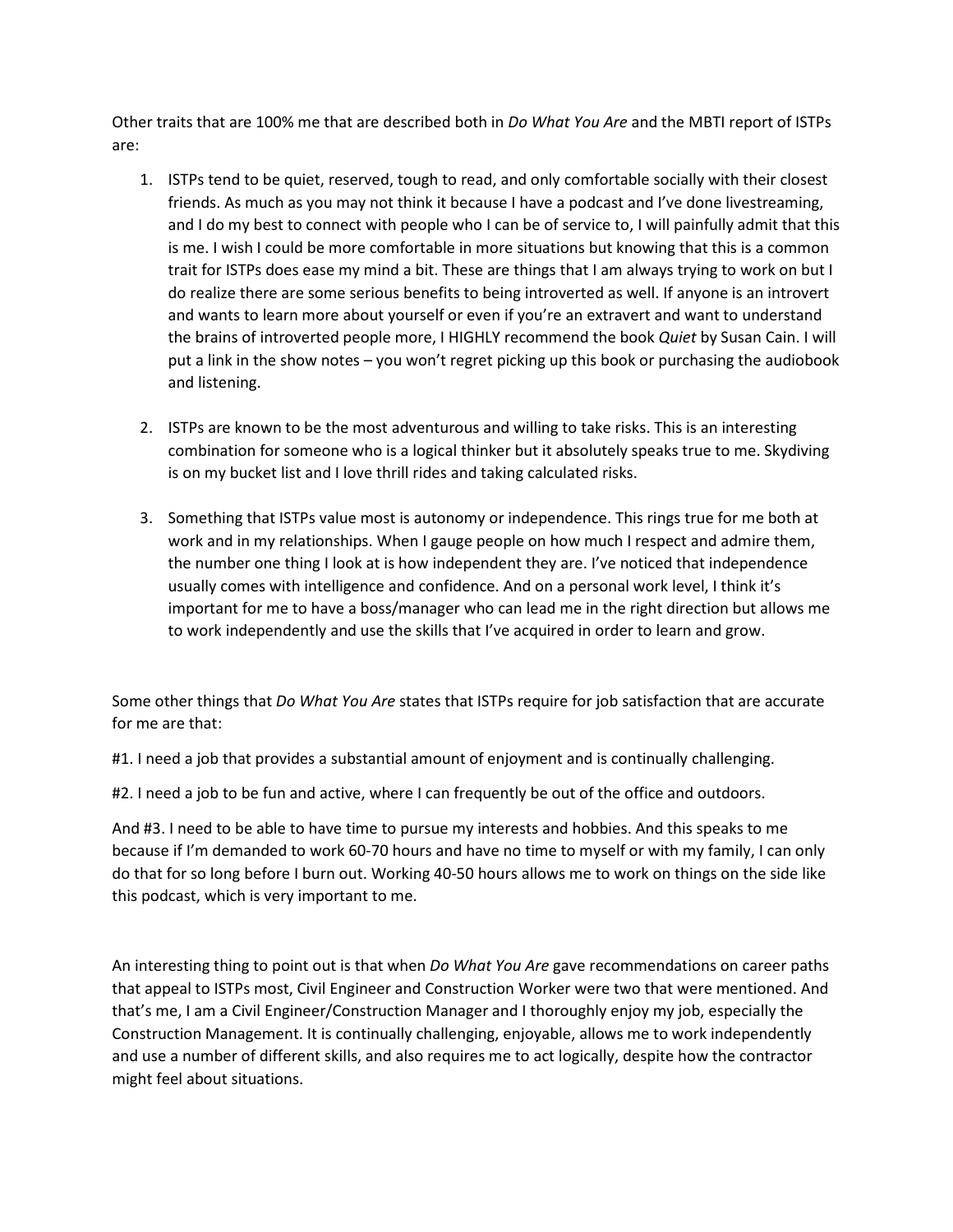Other career paths that I feel I would be good at that were recommended by *Do What You* Are are: Private Investigator/Detective, Emergency Medical Technician (or an EMT), Robotics Engineer, and a Coach/Trainer. It is wild how different these careers are but how I can see myself in any of these roles.

As for the MBTI, I really like the advice that it gave me based on my blind spots. It stated that in order to improve my relationships, I should:

- 1. Stop avoiding disagreement because I find the emotional side to them uncomfortable. Many times I stop disagreeing because I see the logical side of it and believe it is pointless to continue. But that is inconsiderate to the other person.
- 2. Prompt people to tell you about situations and listen to their responses while showing interest in things that are important to them. I am often told in closer relationships that I act like I don't care enough about things and this is a way I can improve that weak spot.
- 3. Work on expressing appreciation in both personal and work relationships, which I agree is something I can always improve.

The MBTI also gave me some helpful advice on reducing stress, including:

- 1. If stressed, I should talk to someone. It helps to share with people so they can see my perspective and I can see theirs to see if it is something worth stressing about and what I should do to resolve it.
- 2. When in stressful situations, I should take notes and reflect on it, then plan what I can do differently next time. This is wonderful advice which I've found helpful and if you recall Ray Dalio's Pain Button app that was described in the previous episode, this is exactly what it forces you to do. This is something I feel all of us can improve on because we all deal with stressful situations and it is important we know how to deal with stress well.

So, I know this has been a lot of information, this episode is twice the length I planned for it to be but I hope you can see just how valuable these tools can be in order to understand yourself and others better.

To show just how versatile of a tool this is, I will wrap up with a quote from *Do What You Are*:

"We've used personality type to: help managers motivate and communicate with their employees, teachers to reach very different types of students, work teams to understand their strengths and blind spots and to communicate more productively, and (of course) we've used it to train thousands of career counsellors and outplacement consultants."